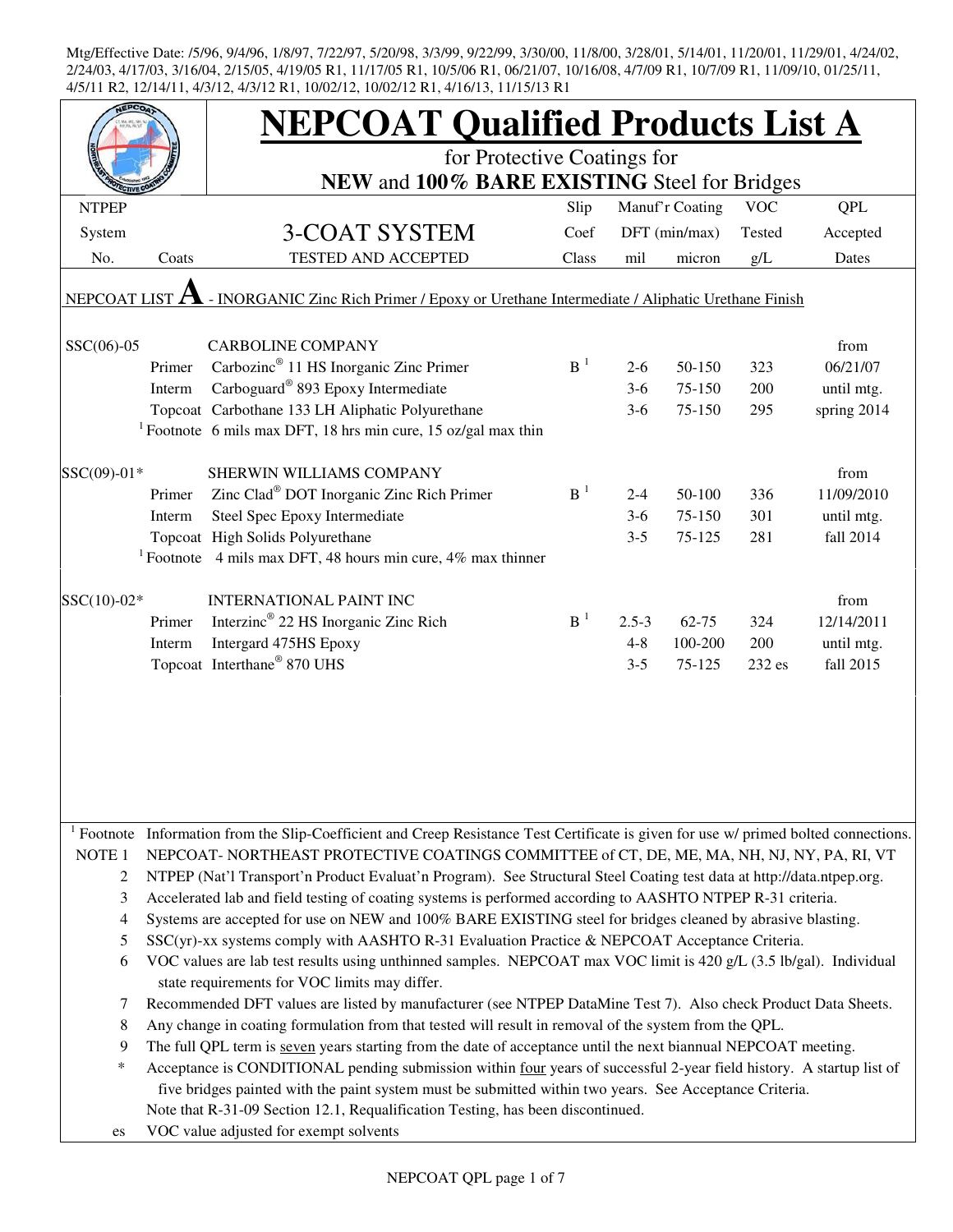|                     |        | <b>NEPCOAT Qualified Products List B</b>                                                                                            |                |         |                 |            |                      |
|---------------------|--------|-------------------------------------------------------------------------------------------------------------------------------------|----------------|---------|-----------------|------------|----------------------|
|                     |        | for Protective Coatings for<br>NEW and 100% BARE EXISTING Steel for Bridges                                                         |                |         |                 |            |                      |
| <b>NTPEP</b>        |        |                                                                                                                                     | Slip           |         | Manuf'r Coating | <b>VOC</b> | <b>QPL</b>           |
| System              |        | <b>3-COAT SYSTEM</b>                                                                                                                | Coef           |         | DFT (min/max)   | Tested     | Accepted             |
| No.                 | Coats  | TESTED AND ACCEPTED                                                                                                                 | Class          | mil     | micron          | g/L        | Dates                |
| <b>NEPCOAT LIST</b> |        | - ORGANIC Zinc Rich Primer / Epoxy or Urethane Intermediate / Aliphatic Urethane Finish                                             |                |         |                 |            |                      |
| $SSC(10)-03*$       |        | PPG/AMERON                                                                                                                          |                |         |                 |            | from                 |
|                     | Primer | Amercoat® 68HS Zinc Rich Epoxy Primer                                                                                               | B <sup>1</sup> | $3 - 5$ | 75-125          | 276        | 12/14/2011           |
|                     | Interm | Amercoat <sup>®</sup> 399 Fast Drying Epoxy                                                                                         |                | $4 - 8$ | 100-200         | 177        | until mtg.           |
|                     |        | Topcoat Amercoat® 450H Gloss Aliphatic Polyurethane                                                                                 |                | $2 - 5$ | 50-125          | 306        | fall 2015            |
|                     |        | <sup>1</sup> Footnote 3 mils max DFT, 7 days min cure, $3\%$ vol max thin                                                           |                |         |                 |            |                      |
| $SSC(04)-02$        |        | <b>CARBOLINE COMPANY</b>                                                                                                            |                |         |                 |            | from 11/17/05        |
| $SSC(10)-04$ Primer |        | Carbozinc <sup>®</sup> 859 Organic Zinc Rich Epoxy Primer                                                                           | $B-1$          | $3-10$  | 75-250          | 327        | until mtg            |
|                     | Interm | Carboguard <sup>®</sup> 888 Epoxy Polyamide                                                                                         |                | $3 - 8$ | 75-200          | 320        | fall 2015            |
|                     |        | Topcoat Carbothane 133 LH Aliphatic Polyurethane                                                                                    |                | $3-6$   | 75-150          | 311        | (passed requalific'n |
|                     |        | <sup>1</sup> Footnote 6 mils max DFT, 4 days min cure, $10\%$ vol max thin                                                          |                |         |                 |            | as SSC 10-04)        |
| $SSC(10)-05*$       |        | <b>WASSER HIGH TECH COATINGS</b>                                                                                                    |                |         |                 |            | from                 |
|                     | Primer | MC-Zinc 100                                                                                                                         | Ø              | $3 - 5$ | 75-125          | $115$ es   | 4/03/12              |
|                     | Interm | MC-Miomastic 100                                                                                                                    | no             | $3 - 5$ | 75-125          | 173 es     | until mtg.           |
|                     |        | Topcoat MC-Ferrox A 100                                                                                                             | report         | $2 - 4$ | 50-100          | 144 es     | spring 2016          |
|                     |        | Ø Footnote No data reported.                                                                                                        |                |         |                 |            |                      |
| $SSC(11)-01*$       |        | SHERWIN WILLIAMS COMPANY                                                                                                            |                |         |                 |            | from                 |
|                     | Primer | Zinc Clad® III HS Organic Zinc Rich Epoxy Primer                                                                                    | $A^1$          | $3 - 5$ | 75-125          | 337        | 10/02/12             |
|                     | Interm | Steel Spec Epoxy Intermediate                                                                                                       |                | $3 - 8$ | 75-200          | 293        | until mtg.           |
|                     |        | Topcoat Hi-Solids Polyurethane                                                                                                      |                | $3 - 5$ | 75-125          | 288        | fall 2016            |
|                     |        | Footnote 3 mils max DFT, 7 days min cure, zero thinner                                                                              |                |         |                 |            |                      |
| (continues)         |        | (List B continues)                                                                                                                  |                |         |                 |            |                      |
|                     |        | Footnote Information from the Slip-Coefficient and Creep Resistance Test Certificate is given for use w/ primed bolted connections. |                |         |                 |            |                      |
| NOTE <sub>1</sub>   |        | NEPCOAT-NORTHEAST PROTECTIVE COATINGS COMMITTEE of CT, DE, ME, MA, NH, NJ, NY, PA, RI, VT                                           |                |         |                 |            |                      |
| $\overline{c}$      |        | NTPEP (Nat'l Transport'n Product Evaluat'n Program). See Structural Steel Coating test data at http://data.ntpep.org.               |                |         |                 |            |                      |
| 3                   |        | Accelerated lab and field testing of coating systems is performed according to AASHTO NTPEP R-31 criteria.                          |                |         |                 |            |                      |
| $\overline{4}$      |        | Systems are accepted for use on NEW and 100% BARE EXISTING steel for bridges cleaned by abrasive blasting.                          |                |         |                 |            |                      |
| 5                   |        | SSC(yr)-xx systems comply with AASHTO R-31 Evaluation Practice & NEPCOAT Acceptance Criteria.                                       |                |         |                 |            |                      |
| 6                   |        | VOC values are lab test results using unthinned samples. NEPCOAT max VOC limit is 420 g/L (3.5 lb/gal). Individual                  |                |         |                 |            |                      |
|                     |        | state requirements for VOC limits may differ.                                                                                       |                |         |                 |            |                      |
| 7                   |        | Recommended DFT values are listed by manufacturer (see NTPEP DataMine Test 7). Also check Product Data Sheets.                      |                |         |                 |            |                      |
| $\,$ 8 $\,$         |        | Any change in coating formulation from that tested will result in removal of the system from the QPL.                               |                |         |                 |            |                      |
| 9                   |        | The full QPL term is seven years starting from the date of acceptance until the next biannual NEPCOAT meeting.                      |                |         |                 |            |                      |
| $\ast$              |        | Acceptance is CONDITIONAL pending submission within four years of successful 2-year field history. A startup list of                |                |         |                 |            |                      |
|                     |        | five bridges painted with the paint system must be submitted within two years. See Acceptance Criteria.                             |                |         |                 |            |                      |
|                     |        | Note that R-31-09 Section 12.1, Requalification Testing, has been discontinued.                                                     |                |         |                 |            |                      |
| es                  |        | VOC value adjusted for exempt solvents                                                                                              |                |         |                 |            |                      |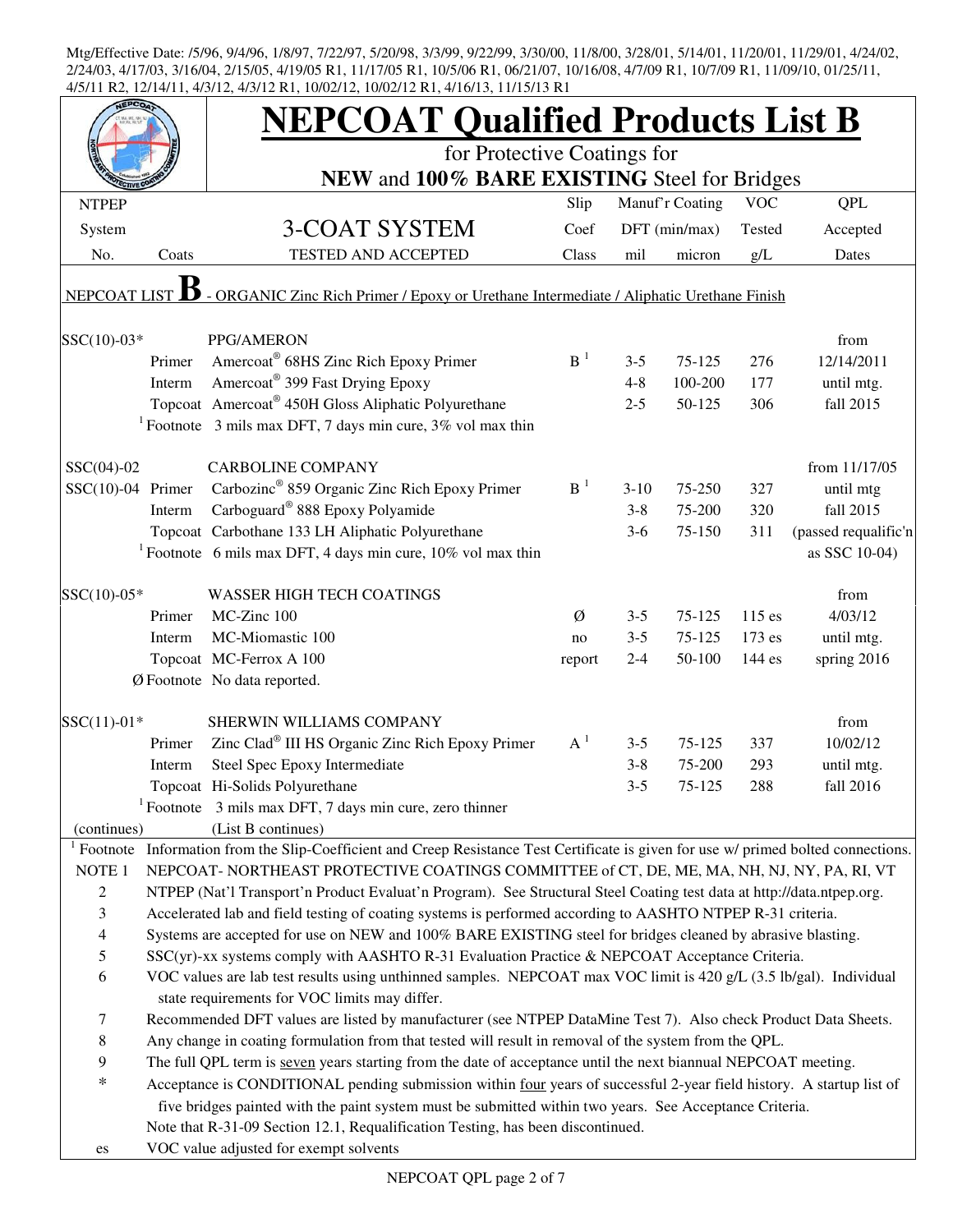|                     |        | <b>NEPCOAT Qualified Products List B</b>                                                                                                         |       |         |                 |            |            |
|---------------------|--------|--------------------------------------------------------------------------------------------------------------------------------------------------|-------|---------|-----------------|------------|------------|
|                     |        | for Protective Coatings for                                                                                                                      |       |         |                 |            |            |
|                     |        | NEW and 100% BARE EXISTING Steel for Bridges                                                                                                     |       |         |                 |            |            |
| <b>NTPEP</b>        |        |                                                                                                                                                  | Slip  |         | Manuf'r Coating | <b>VOC</b> | QPL        |
| System              |        | 3-COAT SYSTEM                                                                                                                                    | Coef  |         | DFT (min/max)   | Tested     | Accepted   |
| No.                 | Coats  | TESTED AND ACCEPTED                                                                                                                              | Class | mil     | micron          | $g/L$      | Dates      |
| <b>NEPCOAT LIST</b> |        | - ORGANIC Zinc Rich Primer / Epoxy or Urethane Intermediate / Aliphatic Urethane Finish                                                          |       |         |                 |            |            |
|                     |        |                                                                                                                                                  |       |         |                 |            |            |
| $SSC(11)-02*$       |        | <b>INTERNATIONAL PAINT INC</b>                                                                                                                   |       |         |                 |            | from       |
|                     | Primer | Interzinc <sup>®</sup> 315B Epoxy Zinc Rich                                                                                                      | $B^1$ | $2-6$   | 50-150          | 304        | 10/02/12   |
|                     | Interm | Intergard 475HS Epoxy                                                                                                                            |       | $4 - 8$ | 100-200         | 187        | until mtg. |
|                     |        | Topcoat Interthane® 870 UHS                                                                                                                      |       | $3 - 5$ | 75-125          | 242 es     | fall 2016  |
|                     |        | $1$ Footnote 4 mils max DFT, 48 hours min cure, zero thinner                                                                                     |       |         |                 |            |            |
| $SSC(04)-03$        |        | SHERWIN WILLIAMS COMPANY                                                                                                                         |       |         |                 |            | from       |
| $SSC(11)-03$ Primer |        | Zinc Clad <sup>®</sup> III HS Organic Zinc Rich Epoxy Primer                                                                                     | $A^1$ | $3 - 5$ | 75-125          | 329        | 10/02/12   |
|                     | Interm | Macropoxy <sup>®</sup> 646 Fast Cure Epoxy                                                                                                       |       | $3-10$  | 75-250          | 238        | until mtg. |
|                     |        | Topcoat Acrolon <sup>™</sup> 218 HS Acrylic Polyurethane                                                                                         |       | $3-6$   | 75-150          | 263        | fall 2019  |
|                     |        | $1$ Footnote 3 mils max DFT, 7 days min cure, zero thinner                                                                                       |       |         |                 |            |            |
|                     |        |                                                                                                                                                  |       |         |                 |            |            |
|                     |        |                                                                                                                                                  |       |         |                 |            |            |
|                     |        |                                                                                                                                                  |       |         |                 |            |            |
|                     |        |                                                                                                                                                  |       |         |                 |            |            |
|                     |        |                                                                                                                                                  |       |         |                 |            |            |
|                     |        |                                                                                                                                                  |       |         |                 |            |            |
|                     |        |                                                                                                                                                  |       |         |                 |            |            |
|                     |        |                                                                                                                                                  |       |         |                 |            |            |
|                     |        |                                                                                                                                                  |       |         |                 |            |            |
|                     |        |                                                                                                                                                  |       |         |                 |            |            |
|                     |        |                                                                                                                                                  |       |         |                 |            |            |
|                     |        |                                                                                                                                                  |       |         |                 |            |            |
|                     |        | <sup>1</sup> Footnote Information from the Slip-Coefficient and Creep Resistance Test Certificate is given for use w/ primed bolted connections. |       |         |                 |            |            |
| NOTE <sub>1</sub>   |        | NEPCOAT-NORTHEAST PROTECTIVE COATINGS COMMITTEE of CT, DE, ME, MA, NH, NJ, NY, PA, RI, VT                                                        |       |         |                 |            |            |
| 2                   |        | NTPEP (Nat'l Transport'n Product Evaluat'n Program). See Structural Steel Coating test data at http://data.ntpep.org.                            |       |         |                 |            |            |
| 3                   |        | Accelerated lab and field testing of coating systems is performed according to AASHTO NTPEP R-31 criteria.                                       |       |         |                 |            |            |
| 4                   |        | Systems are accepted for use on NEW and 100% BARE EXISTING steel for bridges cleaned by abrasive blasting.                                       |       |         |                 |            |            |
| 5                   |        | SSC(yr)-xx systems comply with AASHTO R-31 Evaluation Practice & NEPCOAT Acceptance Criteria.                                                    |       |         |                 |            |            |
| 6                   |        | VOC values are lab test results using unthinned samples. NEPCOAT max VOC limit is 420 g/L (3.5 lb/gal). Individual                               |       |         |                 |            |            |
|                     |        | state requirements for VOC limits may differ.                                                                                                    |       |         |                 |            |            |
| 7                   |        | Recommended DFT values are listed by manufacturer (see NTPEP DataMine Test 7). Also check Product Data Sheets.                                   |       |         |                 |            |            |
| 8                   |        | Any change in coating formulation from that tested will result in removal of the system from the QPL.                                            |       |         |                 |            |            |
| 9                   |        | The full QPL term is seven years starting from the date of acceptance until the next biannual NEPCOAT meeting.                                   |       |         |                 |            |            |
| *                   |        |                                                                                                                                                  |       |         |                 |            |            |
|                     |        | Acceptance is CONDITIONAL pending submission within four years of successful 2-year field history. A startup list of                             |       |         |                 |            |            |
|                     |        | five bridges painted with the paint system must be submitted within two years. See Acceptance Criteria.                                          |       |         |                 |            |            |
|                     |        | Note that R-31-09 Section 12.1, Requalification Testing, has been discontinued.                                                                  |       |         |                 |            |            |
| es                  |        | VOC value adjusted for exempt solvents                                                                                                           |       |         |                 |            |            |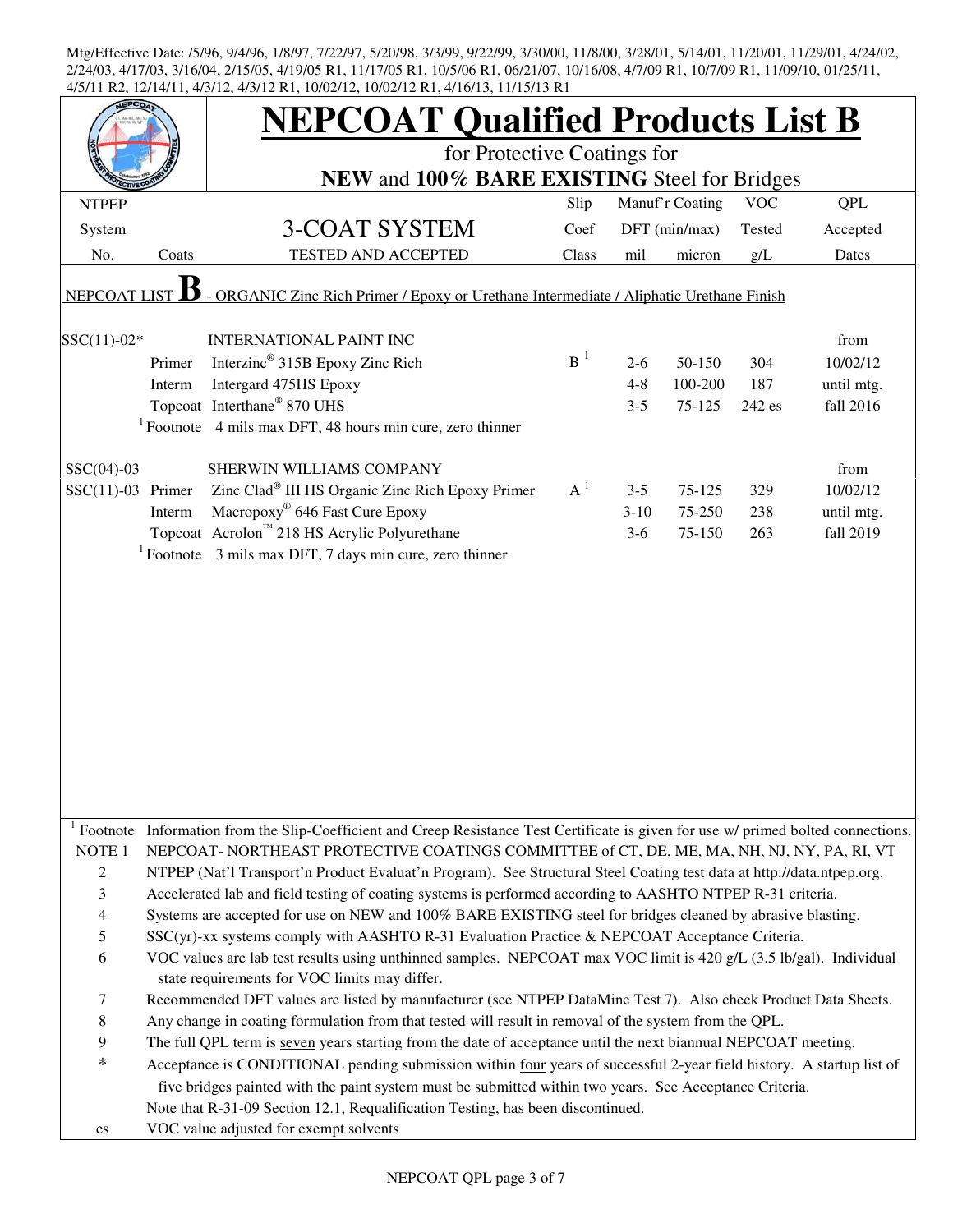|                          |        | <b>NEPCOAT Qualified Products List C</b>                                                                                                         |       |         |                 |                                               |            |
|--------------------------|--------|--------------------------------------------------------------------------------------------------------------------------------------------------|-------|---------|-----------------|-----------------------------------------------|------------|
|                          |        | for Protective Coatings for<br>NEW and 100% BARE EXISTING Steel for Bridges                                                                      |       |         |                 |                                               |            |
| <b>NTPEP</b>             |        |                                                                                                                                                  | Slip  |         | Manuf'r Coating | <b>VOC</b>                                    | <b>QPL</b> |
| System                   |        | 2-COAT SYSTEM                                                                                                                                    | Coef  |         | DFT (min/max)   | Tested                                        | Accepted   |
| No.                      | Coats  | <b>TESTED AND ACCEPTED</b>                                                                                                                       | Class | mil     | micron          | g/L                                           | Dates      |
|                          |        |                                                                                                                                                  |       |         |                 |                                               |            |
| <b>NEPCOAT LIST</b>      |        | ORGANIC Zinc Rich Primer / ----- / Topcoat                                                                                                       |       |         |                 |                                               |            |
| $SSC(12)-05$             |        | SHERWIN WILLIAMS COMPANY                                                                                                                         |       |         |                 |                                               | from       |
|                          | Primer | Zinc Clad III HS (OAP)*                                                                                                                          | $A^1$ | $3 - 5$ | 75-125          | 309                                           | 11/15/13   |
|                          | Interm |                                                                                                                                                  |       |         |                 | $\mathord{\hspace{1pt}\text{--}\hspace{1pt}}$ | until mtg  |
|                          |        | Topcoat Envirolastic 980 PA Polyaspartic Urethane                                                                                                |       | $6-9$   | 150-225         | 280                                           | fall 2017  |
|                          |        | Footnote 4 mils max DFT, 14 days min cure, zero thinner<br>*Optically Active Pigment                                                             |       |         |                 |                                               |            |
|                          |        |                                                                                                                                                  |       |         |                 |                                               |            |
|                          |        |                                                                                                                                                  |       |         |                 |                                               |            |
|                          |        |                                                                                                                                                  |       |         |                 |                                               |            |
|                          |        |                                                                                                                                                  |       |         |                 |                                               |            |
|                          |        |                                                                                                                                                  |       |         |                 |                                               |            |
|                          |        |                                                                                                                                                  |       |         |                 |                                               |            |
|                          |        |                                                                                                                                                  |       |         |                 |                                               |            |
|                          |        |                                                                                                                                                  |       |         |                 |                                               |            |
|                          |        |                                                                                                                                                  |       |         |                 |                                               |            |
|                          |        |                                                                                                                                                  |       |         |                 |                                               |            |
|                          |        |                                                                                                                                                  |       |         |                 |                                               |            |
|                          |        |                                                                                                                                                  |       |         |                 |                                               |            |
|                          |        |                                                                                                                                                  |       |         |                 |                                               |            |
|                          |        |                                                                                                                                                  |       |         |                 |                                               |            |
|                          |        | <sup>1</sup> Footnote Information from the Slip-Coefficient and Creep Resistance Test Certificate is given for use w/ primed bolted connections. |       |         |                 |                                               |            |
| NOTE <sub>1</sub>        |        | NEPCOAT- NORTHEAST PROTECTIVE COATINGS COMMITTEE of CT, DE, ME, MA, NH, NJ, NY, PA, RI, VT                                                       |       |         |                 |                                               |            |
| $\overline{c}$           |        | NTPEP (Nat'l Transport'n Product Evaluat'n Program). See Structural Steel Coating test data at http://data.ntpep.org.                            |       |         |                 |                                               |            |
| 3                        |        | Accelerated lab and field testing of coating systems is performed according to AASHTO NTPEP R-31 criteria.                                       |       |         |                 |                                               |            |
| $\overline{\mathcal{A}}$ |        | Systems are accepted for use on NEW and 100% BARE EXISTING steel for bridges cleaned by abrasive blasting.                                       |       |         |                 |                                               |            |
| $\mathfrak s$            |        | SSC(yr)-xx systems comply with AASHTO R-31 Evaluation Practice & NEPCOAT Acceptance Criteria.                                                    |       |         |                 |                                               |            |
| 6                        |        | VOC values are lab test results using unthinned samples. NEPCOAT max VOC limit is 420 g/L (3.5 lb/gal). Individual                               |       |         |                 |                                               |            |
|                          |        | state requirements for VOC limits may differ.                                                                                                    |       |         |                 |                                               |            |
| 7                        |        | Recommended DFT values are listed by manufacturer (see NTPEP DataMine Test 7). Also check Product Data Sheets.                                   |       |         |                 |                                               |            |
| $8\,$                    |        | Any change in coating formulation from that tested will result in removal of the system from the QPL.                                            |       |         |                 |                                               |            |
| 9                        |        | The full QPL term is seven years starting from the date of acceptance until the next biannual NEPCOAT meeting.                                   |       |         |                 |                                               |            |
| $\ast$                   |        | Acceptance is CONDITIONAL pending submission within four years of successful 2-year field history. A startup list of                             |       |         |                 |                                               |            |
|                          |        | five bridges painted with the paint system must be submitted within two years. See Acceptance Criteria.                                          |       |         |                 |                                               |            |
|                          |        | Note that R-31-09 Section 12.1, Requalification Testing, has been discontinued.                                                                  |       |         |                 |                                               |            |
| es                       |        | VOC value adjusted for exempt solvents                                                                                                           |       |         |                 |                                               |            |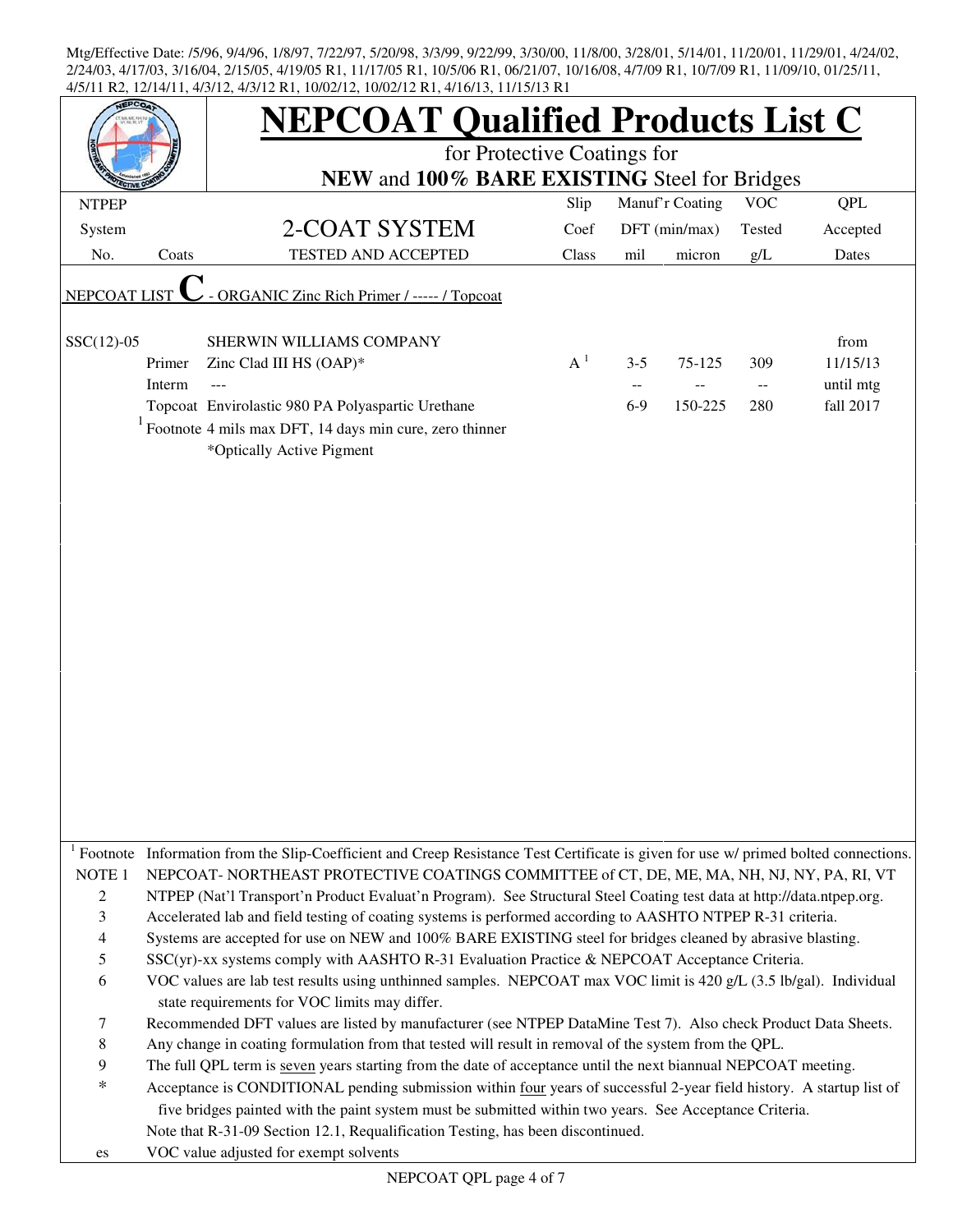| <b>EPCOA</b>        |       | <b>NEPCOAT Qualified Products List D</b>                                                                                                         |       |                 |        |            |          |  |  |
|---------------------|-------|--------------------------------------------------------------------------------------------------------------------------------------------------|-------|-----------------|--------|------------|----------|--|--|
|                     |       | for Protective Coatings for                                                                                                                      |       |                 |        |            |          |  |  |
|                     |       | NEW and 100% BARE EXISTING Steel for Bridges                                                                                                     |       |                 |        |            |          |  |  |
| <b>NTPEP</b>        |       |                                                                                                                                                  | Slip  | Manuf'r Coating |        | <b>VOC</b> | QPL      |  |  |
| System              |       | 2-COAT SYSTEM                                                                                                                                    | Coef  | DFT (min/max)   |        | Tested     | Accepted |  |  |
| No.                 | Coats | <b>TESTED AND ACCEPTED</b>                                                                                                                       | Class | mil             | micron | $g/L$      | Dates    |  |  |
|                     |       |                                                                                                                                                  |       |                 |        |            |          |  |  |
| <b>NEPCOAT LIST</b> |       | - INORGANIC Zinc Rich Primer / ----- / Topcoat                                                                                                   |       |                 |        |            |          |  |  |
|                     |       | [Blank]                                                                                                                                          |       |                 |        |            |          |  |  |
|                     |       |                                                                                                                                                  |       |                 |        |            |          |  |  |
|                     |       |                                                                                                                                                  |       |                 |        |            |          |  |  |
|                     |       |                                                                                                                                                  |       |                 |        |            |          |  |  |
|                     |       |                                                                                                                                                  |       |                 |        |            |          |  |  |
|                     |       |                                                                                                                                                  |       |                 |        |            |          |  |  |
|                     |       |                                                                                                                                                  |       |                 |        |            |          |  |  |
|                     |       |                                                                                                                                                  |       |                 |        |            |          |  |  |
|                     |       |                                                                                                                                                  |       |                 |        |            |          |  |  |
|                     |       |                                                                                                                                                  |       |                 |        |            |          |  |  |
|                     |       |                                                                                                                                                  |       |                 |        |            |          |  |  |
|                     |       |                                                                                                                                                  |       |                 |        |            |          |  |  |
|                     |       |                                                                                                                                                  |       |                 |        |            |          |  |  |
|                     |       |                                                                                                                                                  |       |                 |        |            |          |  |  |
|                     |       |                                                                                                                                                  |       |                 |        |            |          |  |  |
|                     |       |                                                                                                                                                  |       |                 |        |            |          |  |  |
|                     |       |                                                                                                                                                  |       |                 |        |            |          |  |  |
|                     |       |                                                                                                                                                  |       |                 |        |            |          |  |  |
|                     |       |                                                                                                                                                  |       |                 |        |            |          |  |  |
|                     |       |                                                                                                                                                  |       |                 |        |            |          |  |  |
|                     |       |                                                                                                                                                  |       |                 |        |            |          |  |  |
|                     |       |                                                                                                                                                  |       |                 |        |            |          |  |  |
|                     |       |                                                                                                                                                  |       |                 |        |            |          |  |  |
|                     |       |                                                                                                                                                  |       |                 |        |            |          |  |  |
|                     |       | <sup>1</sup> Footnote Information from the Slip-Coefficient and Creep Resistance Test Certificate is given for use w/ primed bolted connections. |       |                 |        |            |          |  |  |
| NOTE <sub>1</sub>   |       | NEPCOAT-NORTHEAST PROTECTIVE COATINGS COMMITTEE of CT, DE, ME, MA, NH, NJ, NY, PA, RI, VT                                                        |       |                 |        |            |          |  |  |
| $\overline{c}$      |       | NTPEP (Nat'l Transport'n Product Evaluat'n Program). See Structural Steel Coating test data at http://data.ntpep.org.                            |       |                 |        |            |          |  |  |
| 3                   |       | Accelerated lab and field testing of coating systems is performed according to AASHTO NTPEP R-31 criteria.                                       |       |                 |        |            |          |  |  |
| 4                   |       | Systems are accepted for use on NEW and 100% BARE EXISTING steel for bridges cleaned by abrasive blasting.                                       |       |                 |        |            |          |  |  |
| 5                   |       | SSC(yr)-xx systems comply with AASHTO R-31 Evaluation Practice & NEPCOAT Acceptance Criteria.                                                    |       |                 |        |            |          |  |  |
| 6                   |       | VOC values are lab test results using unthinned samples. NEPCOAT max VOC limit is 420 g/L (3.5 lb/gal). Individual                               |       |                 |        |            |          |  |  |
|                     |       | state requirements for VOC limits may differ.                                                                                                    |       |                 |        |            |          |  |  |
| 7                   |       | Recommended DFT values are listed by manufacturer (see NTPEP DataMine Test 7). Also check Product Data Sheets.                                   |       |                 |        |            |          |  |  |
| 8                   |       | Any change in coating formulation from that tested will result in removal of the system from the QPL.                                            |       |                 |        |            |          |  |  |
| 9                   |       | The full QPL term is seven years starting from the date of acceptance until the next biannual NEPCOAT meeting.                                   |       |                 |        |            |          |  |  |
| $\ast$              |       | Acceptance is CONDITIONAL pending submission within four years of successful 2-year field history. A startup list of                             |       |                 |        |            |          |  |  |
|                     |       | five bridges painted with the paint system must be submitted within two years. See Acceptance Criteria.                                          |       |                 |        |            |          |  |  |
|                     |       |                                                                                                                                                  |       |                 |        |            |          |  |  |
|                     |       | Note that R-31-09 Section 12.1, Requalification Testing, has been discontinued.                                                                  |       |                 |        |            |          |  |  |
| es                  |       | VOC value adjusted for exempt solvents                                                                                                           |       |                 |        |            |          |  |  |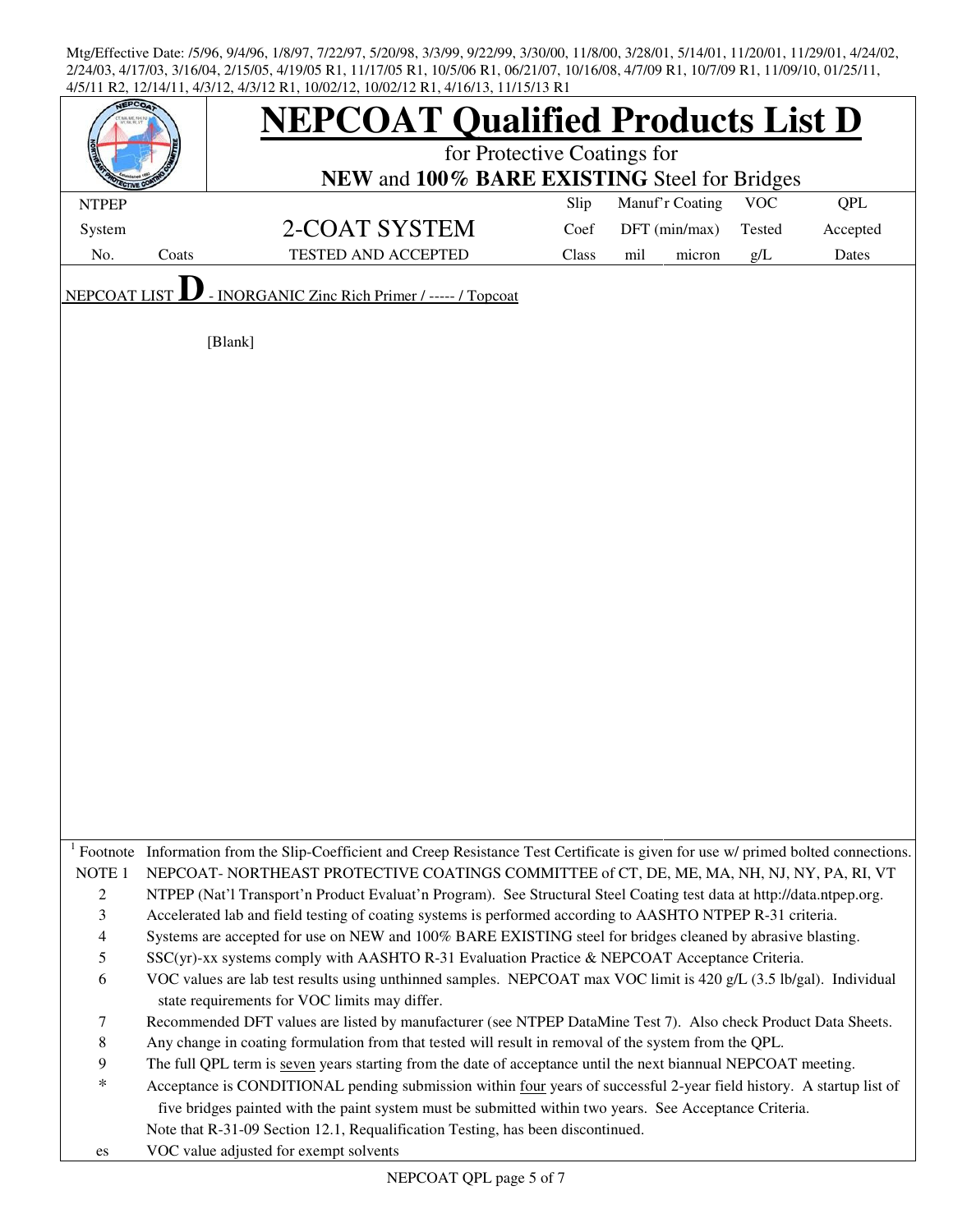

# **NEPCOAT Acceptance Criteria List A, B, C, D**

for Protective Coatings for

**NEW** and **100% BARE EXISTING** Steel for Bridges

AASHTO R31-Testing Standard & NEPCOAT Acceptance Criteria (3/16/04, 2/15/05, 10/16/08, 4/7/09, 10/12/11)

## **TEST NO. 1 - SLIP COEFFICIENT**

- Primer Acceptance criteria (min.)
- IOZ Slip coefficient 0.5 (Class B) required
- OZ Report results only

#### **TEST NO. 2 - SALT FOG RESISTANCE (ASTM B117)**

| Delamination<br>Rust / Blistering | Acceptance criteria: no delamination allowed<br>Acceptance criteria (max.): |                                                          |                                          |                     |  |       |                       |
|-----------------------------------|-----------------------------------------------------------------------------|----------------------------------------------------------|------------------------------------------|---------------------|--|-------|-----------------------|
|                                   |                                                                             | //-------------------- RUST CRITERIA -----------------// |                                          |                     |  |       | -- BLISTER CRITERIA-- |
| Primer                            | @ Hrs<br><b>System</b>                                                      |                                                          | max creep ave creep $%$ length in scribe |                     |  | @ Hrs | Convers'n $#$         |
| IOZ                               | 5000<br>$P-I-T$                                                             | 4 mm                                                     | $2 \text{ mm}$                           | not req'd not req'd |  | 4000  |                       |
| OΖ                                | 5000<br>$P-I-T$                                                             | $8 \text{ mm}$                                           | $4 \text{ mm}$                           | not req'd not req'd |  | 4000  |                       |

## **TEST NO. 3 - CYCLIC WEATHERING RESISTANCE (ASTM D5894)**

| Delamination             | Acceptance criteria: no delamination allowed            |       |                     |                |                      |  |                       |               |
|--------------------------|---------------------------------------------------------|-------|---------------------|----------------|----------------------|--|-----------------------|---------------|
| Rust / Blistering        | Acceptance criteria (max.):                             |       |                     |                |                      |  |                       |               |
|                          | //-------------------- RUST CRITERIA ----------------// |       |                     |                |                      |  | -- BLISTER CRITERIA-- |               |
| Primer                   | <b>System</b>                                           | @ Hrs | max creep ave creep |                | $%$ length in scribe |  | @Hrs                  | Convers'n $#$ |
| IOZ                      | $P-I-T$                                                 | 5040  | $4 \text{ mm}$      | $2 \text{ mm}$ | not req'd not req'd  |  | 4032                  | 9             |
| 0Z                       | $P-I-T$                                                 | 5040  | $8 \text{ mm}$      | $4 \text{ mm}$ | not req'd not req'd  |  | 4032                  | 8             |
| GLOSS value              | Acceptance criteria:                                    |       | Report results only |                |                      |  |                       |               |
| GLOSS % Retent'n         | Acceptance criteria:                                    |       | Report results only |                |                      |  |                       |               |
| COLOR Change, $\Delta$ e | Acceptance criteria:                                    |       | Report results only |                |                      |  |                       |               |

#### **TEST NO. 4 - ABRASION RESISTANCE (ASTM D4060)**

| Weight Loss | Acceptance criteria: | Test discontinued |
|-------------|----------------------|-------------------|
| Wear Index  | Acceptance criteria: | Test discontinued |

#### **TEST NO. 5 - ADHESION (ASTM D4541)**

 Pull-Off Strength Acceptance criteria (min.) for both primer and PIT panels: IOZ 2.4 MPa (350 psi) OZ 4.1 MPa (600 psi)

### **TEST NO. 6 - FREEZE THAW STABILITY**

Pull-Off Strength Acceptance criteria: achieve min. Test 5 req'd PIT adhesion results and fall within 60% of Test 5 values

#### **TEST NO. 7 - COATING IDENTIFICATION TESTS**

| VOC.               |                                  | Acceptance criteria: Max. $420 g/L$ (3.5 lb/gal). Individual state requirements may differ. |
|--------------------|----------------------------------|---------------------------------------------------------------------------------------------|
| Coating properties | Acceptance criteria: Report only |                                                                                             |
| Coating thickness  |                                  | Acceptance criteria: A 2-coat system shall be tested and applied at min. total 9 mils DFT.  |

(continued)